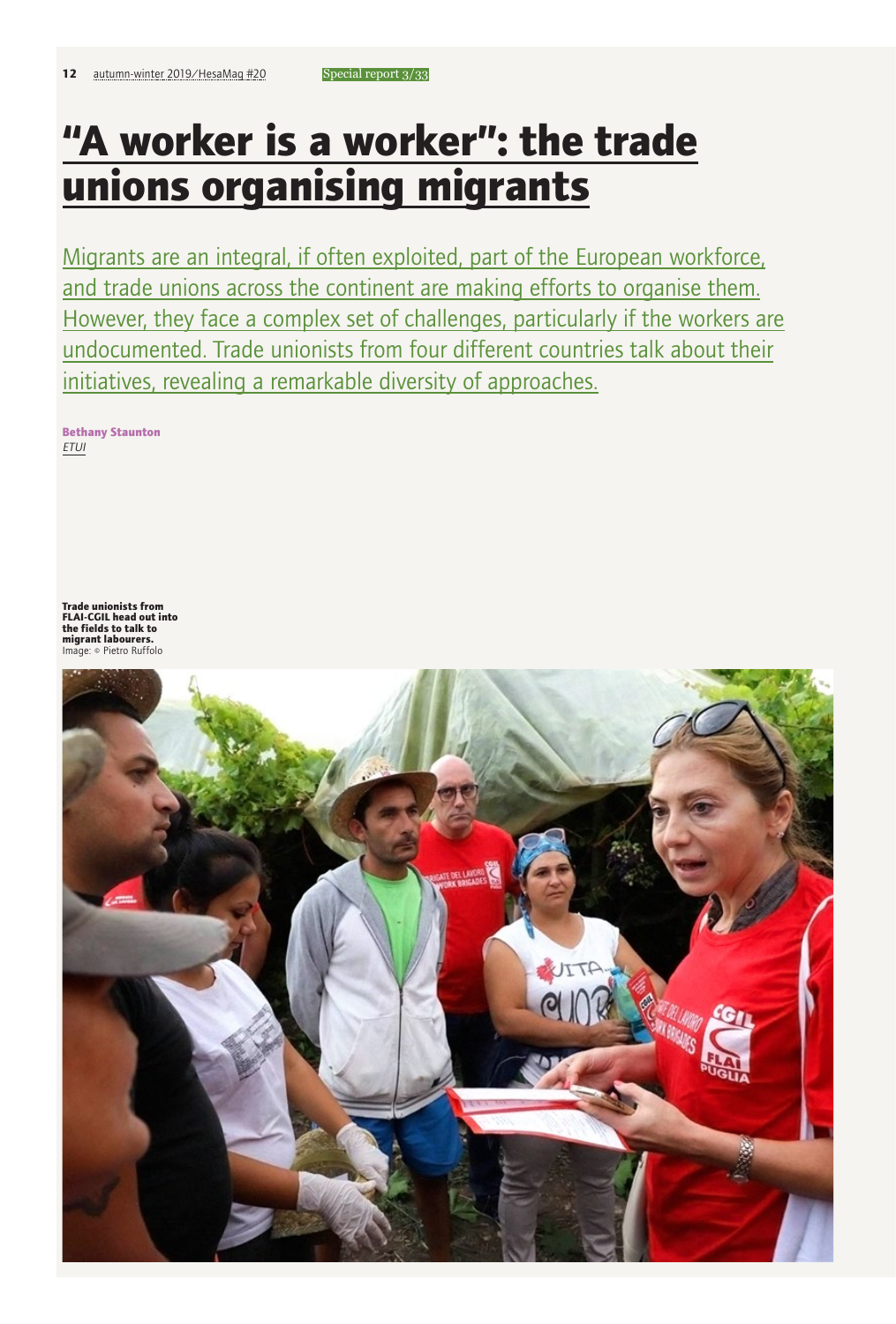Eva María Jiménez Lamas is a busy woman. She has been running a service for migrant workers at the Brussels branch of the Confederation of Christian Trade Unions (*Confédération des Syndicats Chrétiens*, CSC) since 2012. In the second-most cosmopolitan city in the world, with 62% of the population foreign-born, this means Eva always has plenty of work on her plate. People come to seek the union's advice and support on issues ranging from unpaid wages to obtaining work and residence permits. "We are very well organised and very well known," she says, not without some pride. No stranger to the migrant experience herself, Eva came to Belgium as a child from Spain, and she is passionate about her work. There is one aspect that she is particularly enthusiastic about: the union's inclusion of undocumented migrants, who due to their precarious legal status are particularly vulnerable to exploitation by employers. The CSC offers not only political support for their cause but also membership – something not all unions do. "What sets us apart is that we actually organise undocumented workers within the union," she explains. While many organisations provide invaluable support services to migrants, Eva feels there is an important case to be made for trade union action: "Supporting isn't the same as organising."

She's not the only one who thinks trade unions have a crucial role to play in empowering migrant workers. Not far away from her office, on the other side of Brussels city centre, Mercedes Miletti, policy advisor at the European Trade Union Confederation (ETUC), coordinates the Union Migrant Net network.

Her work may be a little more removed from the frontline than that of Eva's, but she has the same goals in mind. The network connects trade unions in different EU countries that offer services to migrants, providing contact information to newcomers seeking assistance and facilitating the exchange of best practises between trade unionists. Her position on the issue is clear: "The trade union movement should be organising migrants and consider all workers as workers." It's a conviction that lies at the very heart of international trade unionism: a worker is a worker, wherever he or she is from. But how can unions put this principle into action?

## **Not all workers have the same needs**

Migration has become the subject of particularly heated debate in Europe in recent years, with much of the political and media attention focused on the so-called "irregular" arrivals of refugees by land and sea. These numbers have actually diminished since their peak of over a million in 2015 according to data from the International Organisation for Migration – just under 69 000 were recorded in September 2019 for the year so

far. Nevertheless, migrants, from both within and outside of the EU, are still very much part of our societies. Figures from Eurostat (the EU's statistical office) show that at the beginning of 2018, there were 22.3 million non-EU citizens living in the EU, which is 4.4% of the EU28 population, plus 17.6 million EU citizens living in a different Member State than their own. For those people who do not have the necessary papers to work or reside legally in the country where they live – the clandestine population of "undocumented migrants" – figures are harder to come by, but their number has been estimated to be in the millions.

Trade unions face a few challenges in their efforts to organise these populations. First of all, migrant workers are often to be found in partly informal sectors such as agriculture, construction and domestic<sup>1</sup> and care work2, where exploitation is rife. They can therefore be harder to reach, because they are not based in the workplaces and forms of

**1.** See also Berta Chulvi's article on migrant domestic workers in Spain, p.25.

**2.** See also Jean-François Lebrun et Aurélie Decker's article on migrant female domestic workers, p.22.

The CSC offers not only political support for the cause of undocumented migrants but also membership – something not all unions do.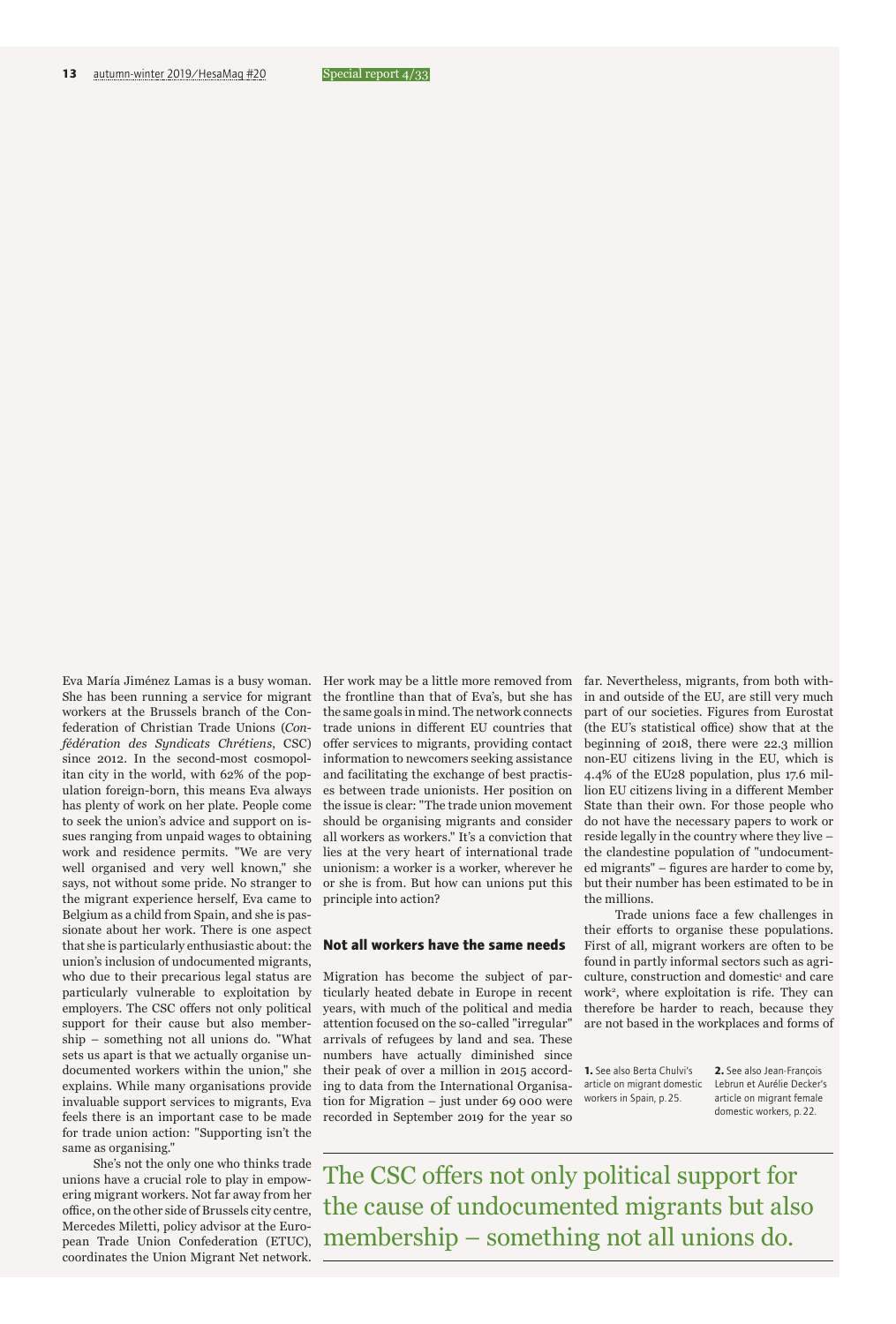employment where unions tend to be strongest. Language, culture and community are also factors that may create some difficulties. "Some communities are very close-knit, and you need to gain their trust – it's a work of years," says Mercedes. "Their primary objectives are often: 'I need to earn some money to send to my family'. They are often only available on Sundays due to heavy work schedules. They don't have time to come to your meetings. Then, for some groups, it may be hard to make them understand the importance of the trade union movement."

Finally, there is the issue that, even once recruited, migrant members may have needs and concerns that warrant particular attention. In their study on trade unions and migrant workers,<sup>3</sup> researchers Stefania Marino, Rinus Penninx and Judith Roosblad outline one of the main dilemmas facing unions if they have chosen to recruit workers from abroad, which is whether these members should receive "equal" or "special" treatment. Should all members be considered in the same way, with common interests, or should unions develop "targeted policies" to help migrant workers? This question is particularly pertinent when it comes to undocumented migrants. Franca van Hooren, assistant professor of political science at the University of Amsterdam, studied attempts at union organising of undocumented migrant domestic workers in the Netherlands. She found that these workers sometimes had different priorities from the union. One campaign, for example, focused on achieving better employment rights for all domestic workers and the formalisation of the sector, but for the undocumented workers involved, their legal status in the country came before all other

One of the main dilemmas facing unions if they have chosen to recruit workers from abroad is whether these members should receive "equal" or "special" treatment.

concerns. None of the recognition gained for their work counted for anything if they didn't have resident rights. "This was a recurring theme, recognition," notes Van Hooren. She discovered that just the fact of having a membership card meant something to the workers she talked to, as they used it as a form of ID. "Above all, they wanted a voice, to be heard."

Back at Migrants CSC Brussels, the fight for regularisation is front and centre. The CSC estimates there to be up to 150 000 undocumented migrants in Belgium, almost solely concentrated in Brussels. "People talk about a twentieth district," says Eva, referencing the nineteen municipalities of the Brussels-Capital Region. "Some workers have been here for ten years and never been regularised." They have fallen victim to a "hostile environment" created by restrictive government migration policies and by inconsistencies in national legislation on residence and employment rights, particularly as regards the application of European criminal and migration law. The Migrants CSC Brussels unit has two main objectives: raising awareness and campaigning to change the law. This involves political lobbying and media attention-grabbing demonstrations, but also organising the workers themselves, informing them of their rights and about how to record evidence of exploitation and mistreatment by employers. The unit covers many fronts, with an action committee of undocumented workers, a league of female domestic workers, a legal advice service, activist training, and research and communications sections. When it comes to seeking justice for undocumented workers, "the legal is linked to the political and to collective action," says Eva. This is a doctrine that can be found in numerous other trade union initiatives to organise migrants, undocumented or otherwise. As Mercedes Miletti (ETUC) points out, it's not just undocumented migrant workers who need attention from unions: "All kinds of migrants are in vulnerable situations to one extent or another."

## **Organising workers on the margins of employment in the UK**

Originally from Ecuador, Maritza Castillo Calle came to the United Kingdom in 2013 after having lived in Spain for seventeen years. "I found work as a cleaner for a company that the University of London was outsourcing to, but the conditions were terrible," she says. "These zero-hour contracts<sup>4</sup>... It's really bad here, worse than in Spain." However, she soon joined a small, independent union called the Independent Workers Union of Great Britain (IWGB). The IWGB has made headlines in recent years for its loud, vibrant and **3.** Marino St., Roosblad J., Penninx R. (2017) *Trade unions and migrant workers: New contexts and challenges in Europe*, ILERA and Edward Elgar Publishing.

### **4.** "Zero-hour contracts", common in Great Britain, place the worker at the disposal of the employer without guaranteeing a minimum number of hours and thus without guaranteeing reliable payment. To read more about this subject, see the ETUI policy brief *Regulating uncertainty: variable work schedules and zero-hour work in EU employment policy* (2019), Agnieszka Piasna (ETUI), available to download for free on http://www.etui.org.

media-friendly campaigns featuring direct action, boycotts of university buildings, and a fair bit of Latin music on street protests. And the University of London (UoL) happened to be the epicentre of much of this action, as several of its member institutions came under fire for outsourcing their cleaning and support staff to companies that offered them worse pay and conditions than what they would receive in-house.

The IWGB specialises in organising workers on the margins of formal employment who, according to Danny Millum, secretary of the UoL branch, "slip through the gaps of traditional union organising. They are an invisible workforce." Migrants have been integral to the union since its inception, particularly at the UoL branch which was born out of the "*3 Cosas*" campaign for sick pay, holiday pay and pensions for outsourced university staff, many of whom were immigrants. Danny points out that "migrant workers were the ones who were most set on doing something about it." The workers set up the branch themselves in 2012, despite the university's refusal to officially recognise the union.

Amongst the union members, the cleaners are primarily from Latin America or Portugal; the security guards are generally from African countries. With such a diverse membership, language can be a big issue. "It's another level of difficulty, which is hard to overcome," admits Danny. The IWGB offers language courses and holds workshops giving basic legal advice, which can be a huge burden on resources for the small, independent union. Far from being voiceless members, migrants are part of the union's structure, which aims to be as democratic as possible. Decisions are made at mass meetings (held in Spanish and Portuguese as well as English) rather than in committees, of which there are